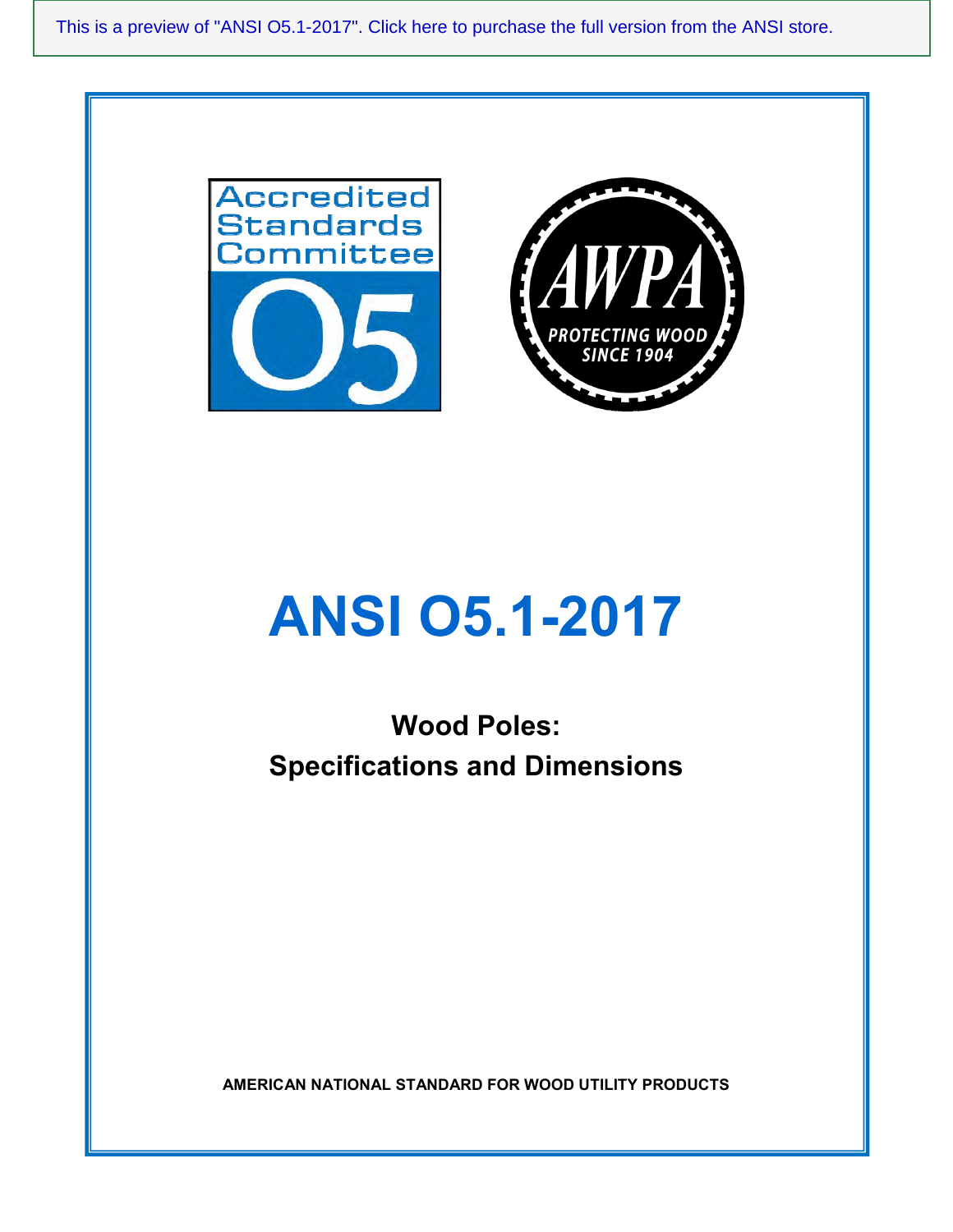

Accredited Standards Committee O5 was first organized in 1924 by the Bell Telephone System and the U.S. Independent Telephone Association's American Standards Association (ASA) Telephone Group. The Exchange Carrier Standards Association (ECSA), which later became the Alliance for Telecommunications Industry Solutions (ATIS), accepted sponsorship and Secretariat responsibility for ASC O5 in 1985. The American Wood Protection Association (AWPA) then assumed the role of Secretariat, effective January 1, 2011. ASC O5 is jointly accredited with its Secretariat by the American National Standards Institute. This committee develops standards for wood poles, crossarms, braces, and glue laminated timber for utility structures. For more information, visit the ASC O5 website at **www.asco5.org**.



Founded in 1904, the American Wood Protection Association (AWPA) is a non-profit organization that promulgates voluntary standards for technologies which protect wood from degradation. AWPA Standards are developed by its technical committees in an open, consensus-based process that involves individuals from all facets of wood preservation: Producers of preservatives and preservative components; producers of treated and untreated wood products; end users of treated wood; engineers, architects and building code officials; government entities, academia, and other groups with a general interest in wood preservation. AWPA's Standards are universally specified for wood protection in the USA, and are recognized worldwide. For more information visit the AWPA website at **www.awpa.com**.

#### **AMERICAN NATIONAL STANDARD**

Approval of an American National Standard requires review by ANSI that the requirements for due process, consensus, and other criteria for approval have been met by the standards developer.

Consensus is established when, in the judgment of the ANSI Board of Standards Review, substantial agreement has been reached by directly and materially affected interests. Substantial agreement means much more than a simple majority, but not necessarily unanimity. Consensus requires that all views and objections be considered, and that a concerted effort be made towards their resolution.

The use of American National Standards is completely voluntary; their existence does not in any respect preclude anyone, whether he has approved the standards or not, from manufacturing, marketing, purchasing, or using products, processes, or procedures not conforming to the standards.

The American National Standards Institute does not develop standards and will in no circumstances give an interpretation of any American National Standard. Moreover, no person shall have the right or authority to issue an interpretation of an American National Standard in the name of the American National Standards Institute. Requests for interpretations should be addressed to the secretariat or sponsor whose name appears on the title page of this standard.

**CAUTION NOTICE:** This American National Standard may be revised or withdrawn at any time. The procedures of the American National Standards Institute require that action be taken periodically to reaffirm, revise, or withdraw this standard. Purchasers of American National Standards may receive current information on all standards by calling or writing the American National Standards Institute.

**Notice of Disclaimer & Limitation of Liability:** The information provided in this document is directed solely to professionals who have the appropriate degree of experience to understand and interpret its contents in accordance with generally accepted engineering or other professional standards and applicable regulations. No recommendation as to products or vendors is made or should be implied.

NO REPRESENTATION OR WARRANTY IS MADE THAT THE INFORMATION IS TECHNICALLY ACCURATE OR SUFFICIENT OR CONFORMS TO ANY STATUTE, GOVERNMENTAL RULE OR REGULATION, AND FURTHER, NO REPRESENTATION OR WARRANTY IS MADE OF MERCHANTABILITY OR FITNESS FOR ANY PARTICULAR PURPOSE OR AGAINST INFRINGEMENT OF INTELLECTUAL PROPERTY RIGHTS. AWPA SHALL NOT BE LIABLE, BEYOND THE AMOUNT OF ANY SUM RECEIVED AS PAYMENT FOR THIS DOCUMENT, WITH RESPECT TO ANY CLAIM, AND IN NO EVENT SHALL AWPA BE LIABLE FOR LOST PROFITS OR OTHER INCIDENTAL OR CONSEQUENTIAL DAMAGES. AWPA EXPRESSLY ADVISES ANY AND ALL USE OF OR RELIANCE UPON THIS INFORMATION PROVIDED IN THIS DOCUMENT IS AT THE RISK OF THE USER.

NOTE - The user's attention is called to the possibility that compliance with this standard may require use of an invention covered by patent rights. By publication of this standard, no position is taken with respect to whether use of an invention covered by patent rights will be required, and if any such use is required no position is taken regarding the validity of this claim or any patent rights in connection therewith.

## **ANSI O5.1-2017, Wood Poles: Specifications and Dimensions**

is an American National Standard developed by **ASC O5 – Wood Utility Products.** 

*Published by*  **American Wood Protection Association P.O. Box 36174 Birmingham, AL 35236** 

Copyright © 2017 by American Wood Protection Association. All rights reserved.

No part of this publication may be reproduced in any form, in an electronic retrieval system or otherwise, without the prior written permission of the publisher. For information contact AWPA at 205.773.4077. AWPA is online at **www.awpa.com**.

Printed in the United States of America.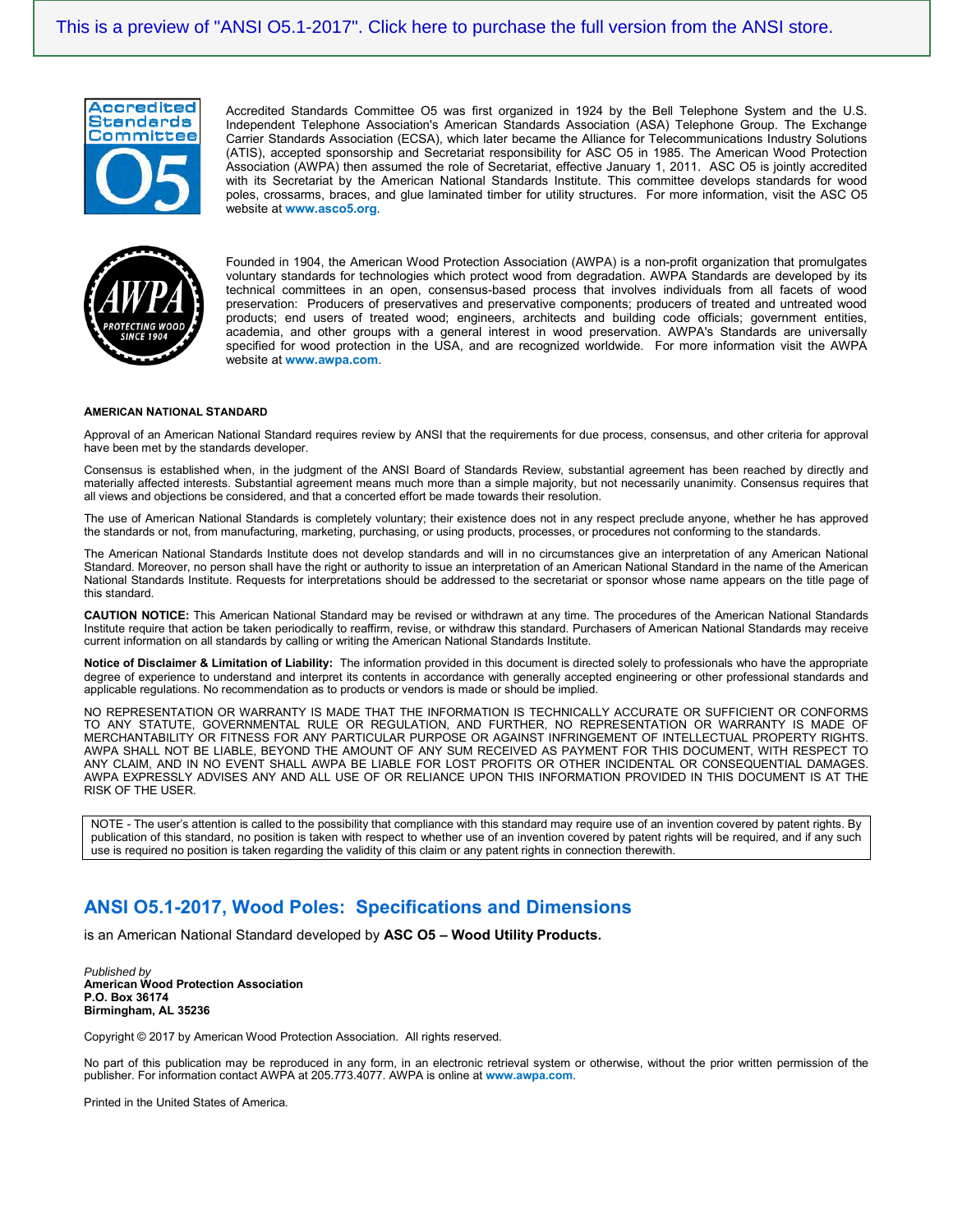# **ANSI O5.1.2017**

American National Standard for Wood Utility Products

**Wood Poles: Specifications and Dimensions** 

**Secretariat American Wood Protection Association, Inc.** 

Approved February 23, 2017 **American National Standards Institute, Inc.**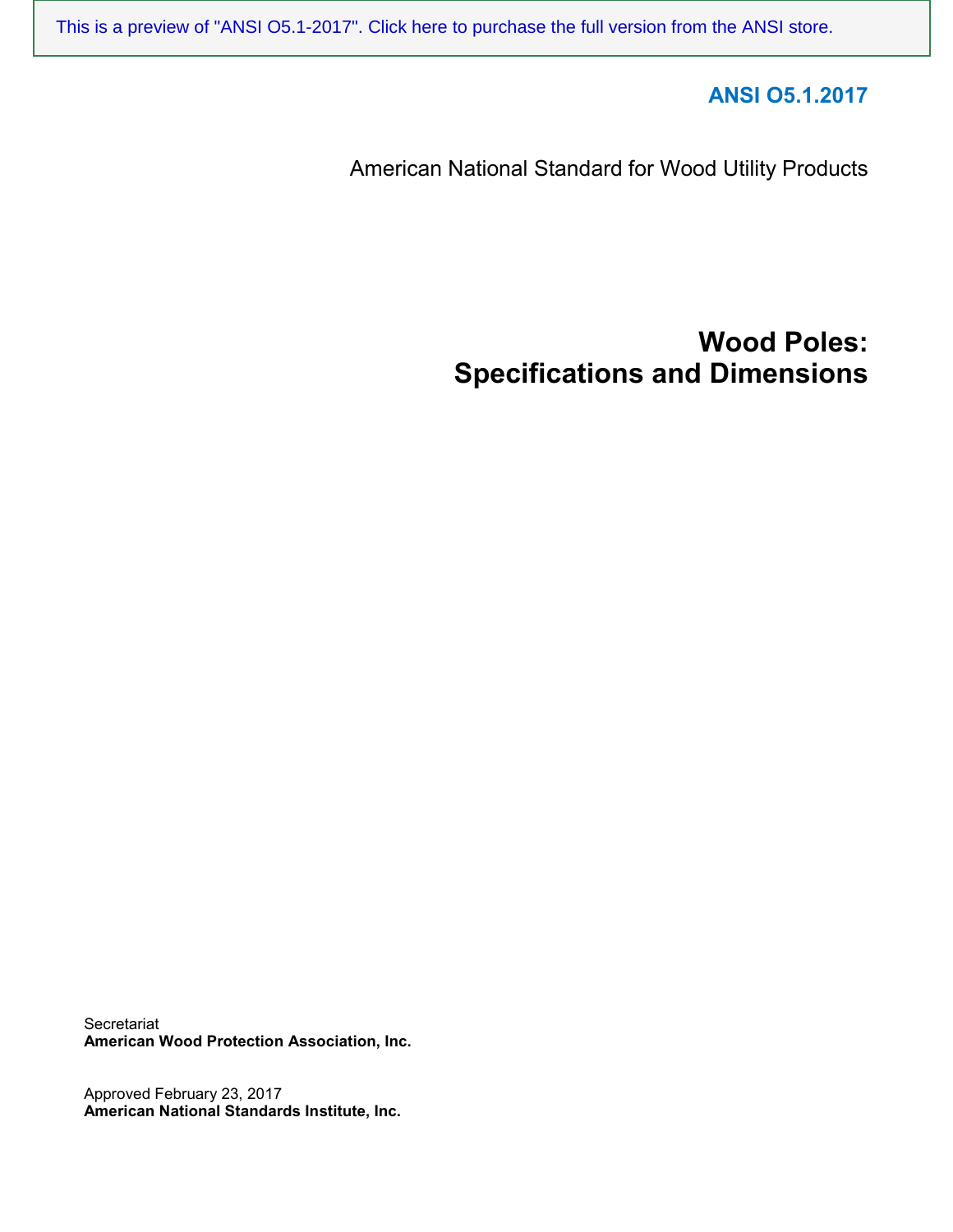### **Foreword**

This American National Standard establishes specifications and dimensions for wood utility poles that are to be given preservative treatment as specified by the purchaser. The poles described are considered as simple cantilever members subject to transverse loads only. Requirements for the preservative treatment of poles are not included although the effects of conditioning are accounted for.

This standard was developed by Accredited Standards Committee O5 – Wood Utility Products (ASC O5) under the procedural administration of the American Wood Protection Association (AWPA). ASC O5 was organized in December 1924 and has produced revisions of this standard from time to time as required or deemed beneficial. This standard supersedes American National Standard ANSI O5.1-2015.

Suggestions for improvement of this standard will be welcomed. They should be sent to ASC O5 through its Secretariat: American Wood Protection Association, P.O. Box 361784, Birmingham, AL 35236 <www.awpa.com>.

This standard was processed and approved for submittal to ANSI by ASC O5. Committee approval of this standard does not necessarily imply that all committee members voted for its approval. At the time it processed and approved this standard, ASC O5 had the following leadership and members:

Nelson. Bingel, ASC O5 Chair David. D'Hooge, ASC O5 Vice-Chair Colin McCown, ASC O5 Executive Secretary and Editor

| <b>Organization Represented</b>             | <b>Name of Representative</b> | <b>Organization Represented</b>         | <b>Name of Representative</b> |
|---------------------------------------------|-------------------------------|-----------------------------------------|-------------------------------|
| A.W Williams Inspection Company             | Edward Williams, Jr.          | North American Wood Pole Council        | <b>Martin Rollins</b>         |
| Alabama Power Company                       | Alan Blankenship              |                                         | Kevin Ragon (Alt.)            |
| Alamco Wood Products, LLC                   | <b>Kris Pierce</b>            | Oregon State University                 | Jeff Morrell                  |
| American Transmission Company               | Justin Kavanaugh              | Osmose Utilities Services, Inc.         | Nelson Bingel                 |
|                                             | Bob Kluge (Alt.)              | Outside Plant Consulting Services, Inc. | Larry Slavin                  |
| APA - The Engineered Wood Association       | B.J. Yeh                      | Power Line Systems, Inc.                | Otto Lynch                    |
| <b>Arch Wood Protection</b>                 | <b>Tim Carey</b>              |                                         | Brandon Grillon (Alt.)        |
|                                             | Will Cox (Alt.)               | Public Service New Mexico               | Norm Sedillo                  |
| Bell Lumber & Pole Company                  | Jim Fixsen                    | Rogers International Consulting, Inc.   | J.R. Gonzalez                 |
|                                             | Brett Franks (Alt.)           |                                         | Michael Marohn (Alt.)         |
| <b>Brooks Manufacturing Company</b>         | <b>Shannon Terrell</b>        | Rural Utilities Service (USDA)          | Wilson Johnson                |
|                                             | Dwayne Carter (Alt.)          |                                         | Norris Nicholson (Alt.)       |
| CenturyLink                                 | <b>Brian Penrose</b>          | Southern California Edison              | <b>Brian Flynn</b>            |
|                                             | Mike Fargano (Alt.)           |                                         | Michael Hansen (Alt.)         |
| ComEd                                       | David D'Hooge                 | Southern Pressure Treaters Association  | Joey Wheat                    |
| Cox Industries                              | Jim Healey                    |                                         | Phil Myers (Alt.)             |
|                                             | Byron Altman (Alt.)           | State University of New York            | <b>Bill Smith</b>             |
| Dis-Tran Overhead Solutions, LLC            | Pat Bordelon                  |                                         | Bob Meyer (Alt.)              |
|                                             | Tony Loken (Alt.)             | TB Consulting, LLC                      | <b>Todd Brown</b>             |
| <b>EDM</b> International                    | Rob Nelson                    | T.R. Miller Mill Company                | Ron Cauley                    |
|                                             | Andy Stewart (Alt.)           | Telcordia (Ericsson)                    | <b>Trevor Bowmer</b>          |
| Hughes Brothers, Inc.                       | Larry Vandergriend            | <b>Texas Electric Cooperatives</b>      | Carlton Penney                |
| Intec Services, Inc.                        | Andy Kudick                   | <b>Thomasson Company</b>                | Randy Deweese                 |
| Laminated Wood Systems, Inc.                | <b>Bob Reisdorff</b>          |                                         | Brent Gray (Alt.)             |
| Langdale Forest Products Company            | Jim Hickman                   | <b>Timber Products Inspection</b>       | <b>Mike Dilbeck</b>           |
|                                             | Eric Nall (Alt.)              | University of Minnesota                 | Jerry Winandy                 |
| McFarland Cascade, A Stella-Jones Co.       | Kyle Cassidy                  | VPC Energy, Inc.                        | Art Peralta                   |
|                                             | Bob Baeppler (Alt.)           | Western Area Power Administration       | Gerald Paulson                |
| McIntyre Associates, Inc.                   | Craig McIntyre                |                                         | Karen Rowe (Alt.)             |
| Minnesota Power                             | <b>Reed Rosandich</b>         | Western Wood Preservers Institute       | <b>Robert West</b>            |
| Mississippi State University                | <b>Mike Barnes</b>            |                                         | Dallin Brooks (Alt.)          |
| <b>National Rural Electric Cooperatives</b> | Jim Carter                    | Wood Preservation Canada                | Henry Walthert                |
| Association                                 | Nick Klein (Alt.)             |                                         | Craig Frohlich (Alt.)         |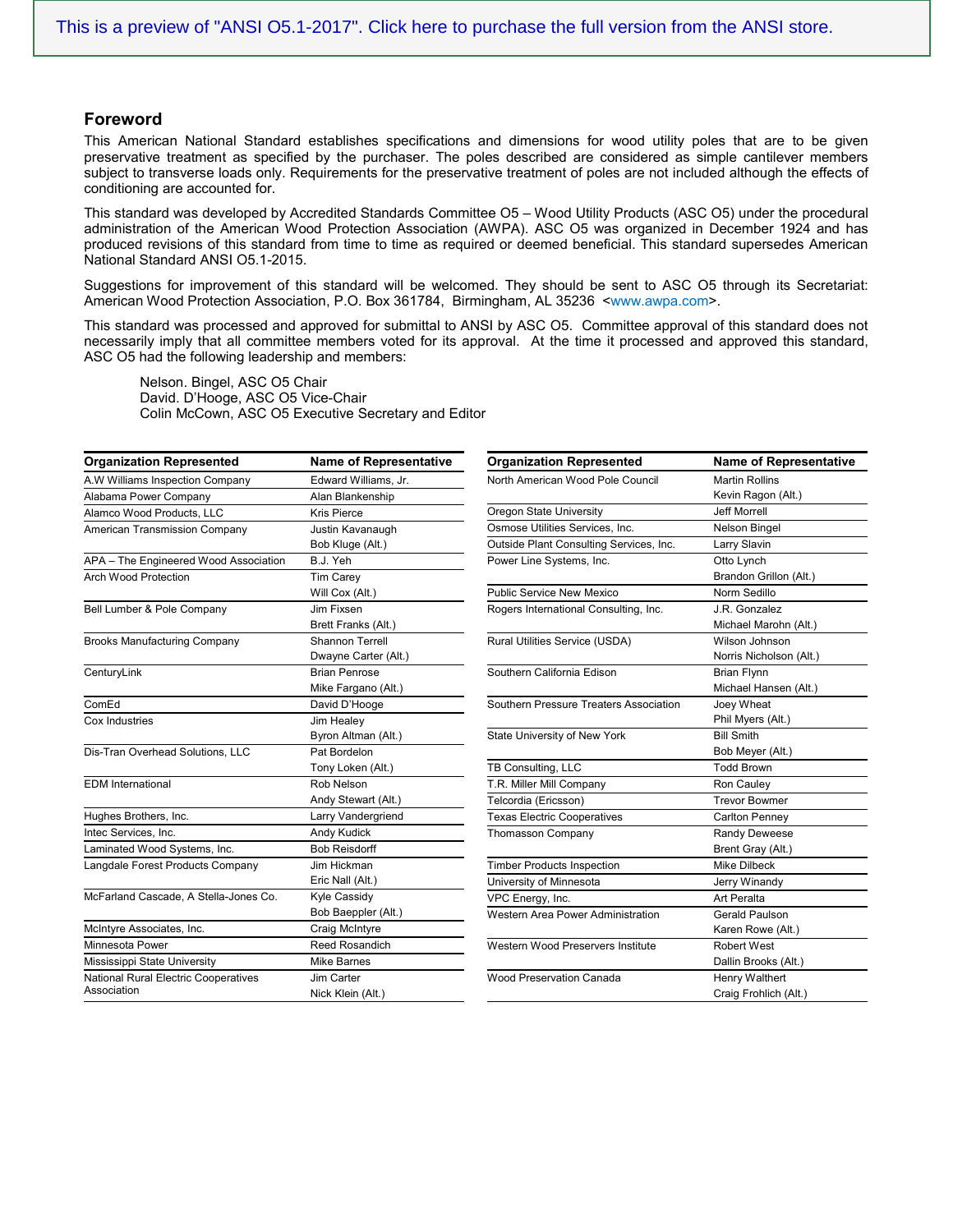# **ANSI 05.1-2017**

# **Table of Contents**

| 1              |                    |  |
|----------------|--------------------|--|
|                | 1.1                |  |
|                | 1.2                |  |
| $\overline{2}$ |                    |  |
|                |                    |  |
| 3              |                    |  |
| 4              |                    |  |
|                |                    |  |
| 5              |                    |  |
|                | 5.1                |  |
|                | 5.1.1              |  |
|                | 5.1.2              |  |
|                | 5.1.2.1            |  |
|                | 5.1.2.2            |  |
|                | 5.1.2.3<br>5.1.2.4 |  |
|                | 5.1.2.5            |  |
|                | 5.1.2.6            |  |
|                | 5.1.3              |  |
|                | 5.1.4              |  |
|                | 5.1.5<br>5.2       |  |
|                | 5.3                |  |
|                | 5.3.1              |  |
|                | 5.3.2              |  |
|                | 5.3.3              |  |
|                | 5.3.4<br>5.4       |  |
|                | 5.4.1              |  |
|                | 5.4.2              |  |
|                | 5.4.3              |  |
|                | 5.4.4              |  |
|                | 5.4.5<br>5.4.6     |  |
|                | 5.4.7              |  |
|                | 5.4.8              |  |
|                | 5.4.9              |  |
|                |                    |  |
|                |                    |  |
|                |                    |  |
|                |                    |  |
|                |                    |  |
| 6              |                    |  |
|                |                    |  |
|                | 6.1<br>6.2         |  |
|                | 6.2.1              |  |
|                |                    |  |
|                | 6.3                |  |
| $\overline{7}$ |                    |  |
|                | 7.1                |  |
|                | 7.2                |  |
|                |                    |  |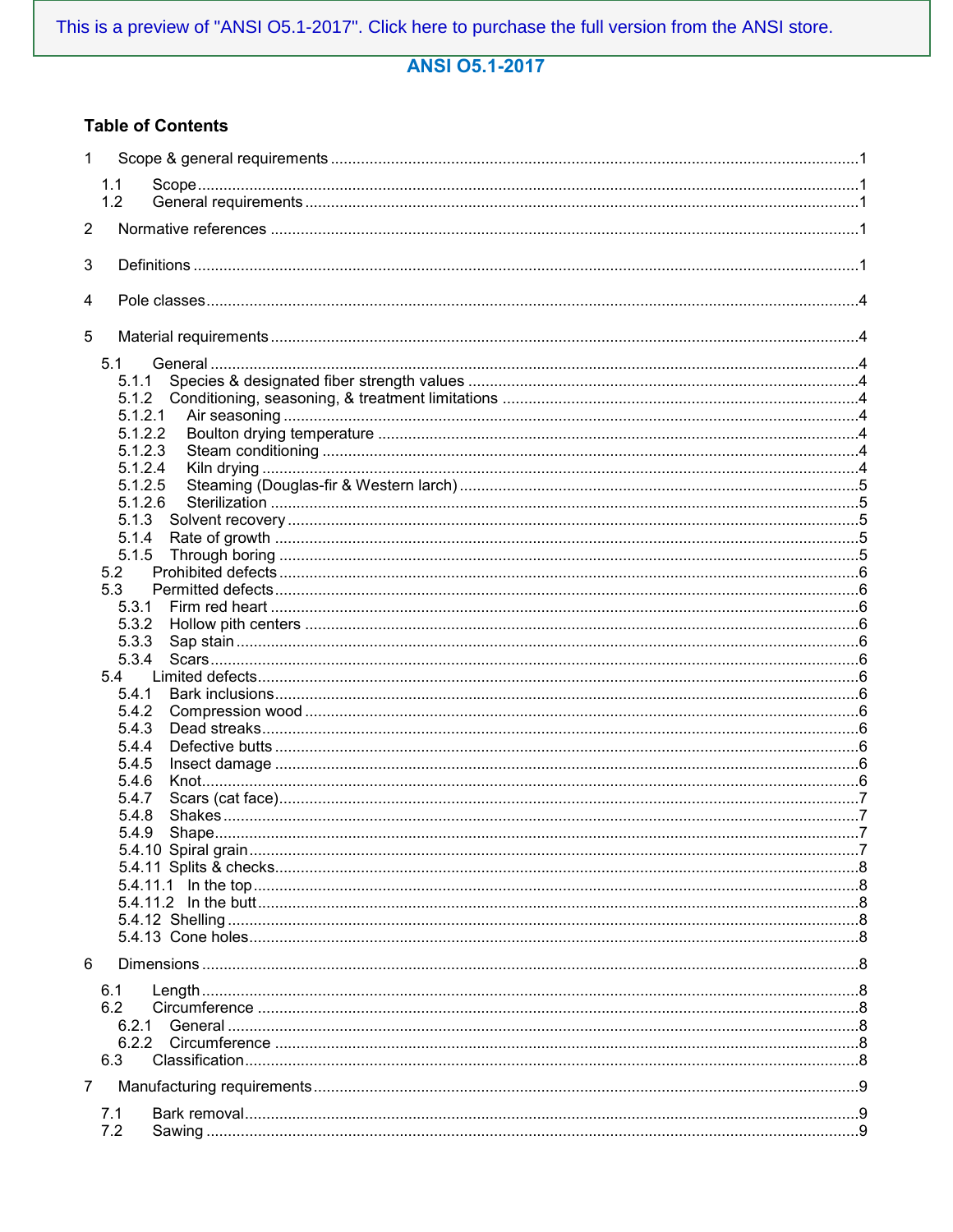# **ANSI 05.1-2017**

| 7.3<br>7.4<br>7.5        |  |
|--------------------------|--|
| 8                        |  |
| 8.1<br>8.2<br>8.3        |  |
|                          |  |
| A.1<br>A.2<br>A.3        |  |
|                          |  |
|                          |  |
| C.1<br>C.2<br>C.3<br>C.4 |  |
|                          |  |
| D.1<br>D.2               |  |
|                          |  |
|                          |  |

# **Table of Figures**

| Figure 2 - Through-boring diagram showing minimum height above and depth below intended groundline  30 |  |
|--------------------------------------------------------------------------------------------------------|--|

# **Table of Tables**

| Table 1 - Designated Fiber Strength and Modulus of Elasticity Specifically for Wood Utility Poles  12   |  |
|---------------------------------------------------------------------------------------------------------|--|
|                                                                                                         |  |
|                                                                                                         |  |
| Table 3M - Metric dimensions of Northern white cedar poles (Fiber Strength 27.6 MPa)  15                |  |
|                                                                                                         |  |
|                                                                                                         |  |
| Table 5 - Dimensions of Western red cedar and Ponderosa pine poles (Fiber Strength 6000 psi) 17         |  |
| Table 5M - Metric dimensions of Western red cedar and Ponderosa pine poles (Fiber Strength 41.4 MPa) 18 |  |
| Table 6 - Dimensions of Jack pine, Lodgepole pine, Red pine, Western fir, and Radiata pine              |  |
| Table 6M - Metric dimensions of Jack pine, Lodgepole, Red pine, Western fir, and Radiata pine           |  |
|                                                                                                         |  |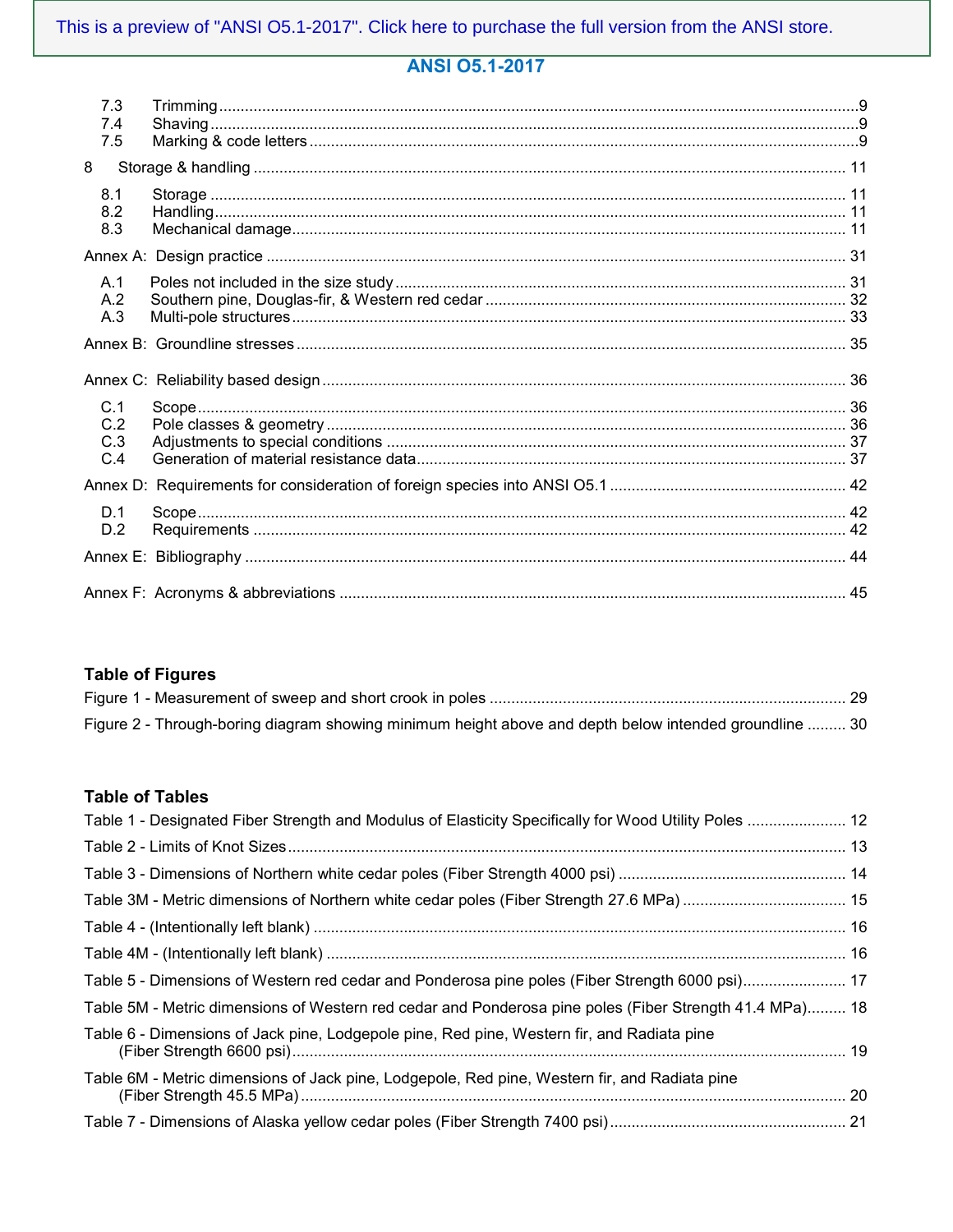[This is a preview of "ANSI O5.1-2017". Click here to purchase the full version from the ANSI store.](https://webstore.ansi.org/Standards/ANSI/ANSIO52017?source=preview)

# **ANSI O5.1-2017**

| Table 7M - Metric dimensions of Alaska yellow cedar poles (Fiber Strength 51.0 MPa) 22                         |
|----------------------------------------------------------------------------------------------------------------|
| Table 8 - Dimensions of Douglas-fir (both types) and Southern pine poles (Fiber Strength 8000 psi) 23          |
| Table 8M - Metric dimensions of Douglas-fir (both types) and Southern pine poles (Fiber Strength 55.2 MPa) 24  |
|                                                                                                                |
|                                                                                                                |
|                                                                                                                |
| Table 10M - Metric dimensions of Scots pine (Scandinavian) poles (Fiber Strength 53.8 MPa) 28                  |
|                                                                                                                |
| Table A.1 - Douglas-fir Above-Ground Height Effect Factors for Use as Alternatives to Equation A.2  34         |
| Table A.2 - Southern pine Above-Ground Height Effect Factors for Use as Alternatives to Equation A.2  34       |
| Table A.3 - Western red cedar Above-Ground Height Effect Factors for Use as Alternatives to Equation A.2 34    |
|                                                                                                                |
| Table C.1 - Groundline strength and stiffness values for new, green poles less than 50 feet (15.2m) long 39    |
| Table C.2 - Groundline strength and stiffness values for new, green poles, 50 feet (15.2m) and longer, used in |
| Table C.3 - Groundline strength and stiffness values for new, green poles, 50 feet (15.2m) and longer, used in |
| Table C.4 - Correction factors for pole strength and stiffness (ki factors for Equations 2 and 3) 41           |
|                                                                                                                |